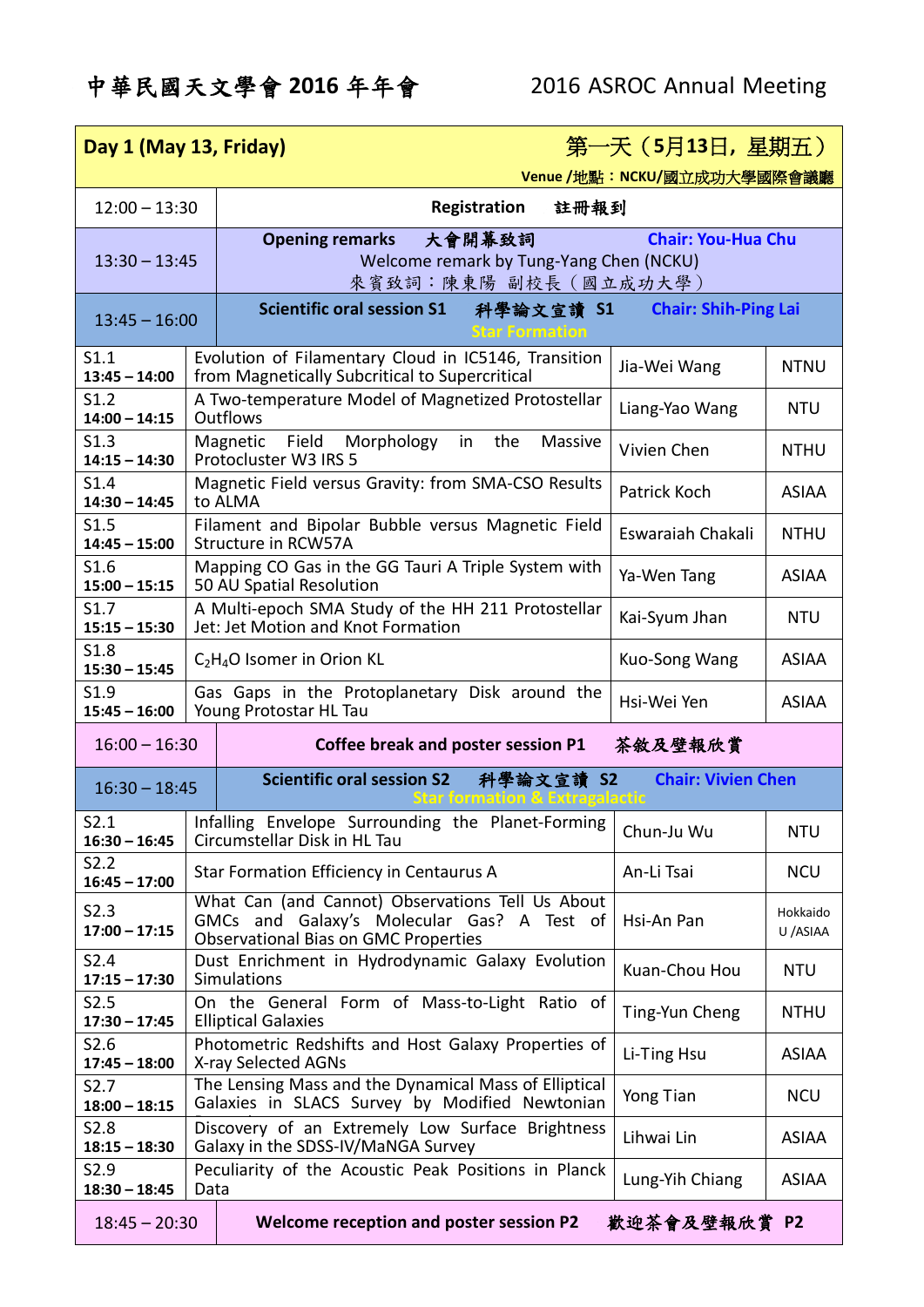| Day 2 (May 14, Saturday)                                                                                                                                                                                       |                         |                                                                                                                                                                                             |                                                                       | 第二天 (5月14日, 星期六) |              |  |  |  |  |
|----------------------------------------------------------------------------------------------------------------------------------------------------------------------------------------------------------------|-------------------------|---------------------------------------------------------------------------------------------------------------------------------------------------------------------------------------------|-----------------------------------------------------------------------|------------------|--------------|--|--|--|--|
| Venue /地點: NCKU/國立成功大學國際會議廳                                                                                                                                                                                    |                         |                                                                                                                                                                                             |                                                                       |                  |              |  |  |  |  |
| Plenary talk (I)<br>大會講演(I)(科研類) - -<br><b>Chair: Yi-Jehng Kuan</b><br>"The Exploration of Pluto and the Kuiper Belt by New Horizons"<br>$08:30 - 09:30$<br>Dr. Harold A. Weaver, Jr (John-Hopkins University) |                         |                                                                                                                                                                                             |                                                                       |                  |              |  |  |  |  |
| $09:30 - 10:30$                                                                                                                                                                                                |                         | <b>Scientific oral session S3</b><br>科學論文宣讀 S3                                                                                                                                              | <b>Education &amp; Public Outreach session E1</b><br>天文教育及業餘天文活動報告 E1 |                  |              |  |  |  |  |
| <b>Scientific oral session S3</b><br>科學論文宣讀 S3<br><b>Chair: Yi-Jehng Kuan</b>                                                                                                                                  |                         |                                                                                                                                                                                             |                                                                       |                  |              |  |  |  |  |
| S3.1<br>$09:30 - 09:45$                                                                                                                                                                                        |                         | A Quick Test on Rotation Period Clustering for the<br>Small Members of the Koronis Family                                                                                                   | Chan-Kao Chang                                                        | <b>NCU</b>       |              |  |  |  |  |
| S3.2<br>$09:45 - 10:00$                                                                                                                                                                                        |                         | Second<br><b>The</b><br>of the control<br>Discovery<br>Retrograde<br>Trans-Neptunian Object in PS1: A Hint of Common<br><b>ASIAA</b><br>Ying-Tung Chen<br>Plane of High Inclination Objects |                                                                       |                  |              |  |  |  |  |
| S3.3<br>$10:00 - 10:15$                                                                                                                                                                                        |                         | <b>TAOSII Light Curves Simulator and Trigger</b>                                                                                                                                            | Chung-Kai Huang                                                       | <b>NCU</b>       |              |  |  |  |  |
| S3.4<br>$10:15 - 10:30$                                                                                                                                                                                        |                         | Discovering the Youngest Free-floating Planets--<br><b>CFHT W-band Survey</b>                                                                                                               | Poshih Chiang                                                         | <b>NCU</b>       |              |  |  |  |  |
| <b>Education &amp; Public Outreach session E1</b><br>天文教育及業餘天文活動報告 E1                                                                                                                                          |                         |                                                                                                                                                                                             |                                                                       |                  |              |  |  |  |  |
|                                                                                                                                                                                                                |                         | <b>Chair: Min-Ti Chang</b>                                                                                                                                                                  | 第三演講室                                                                 |                  |              |  |  |  |  |
| E1.1<br>$09:30 - 09:45$                                                                                                                                                                                        |                         | 高中天文台的經營一以新豐高中為例                                                                                                                                                                            | 謝翔宇                                                                   | 新豐高中             |              |  |  |  |  |
| E1.2<br>$09:45 - 10:00$                                                                                                                                                                                        |                         | 星球之旅一第70848號行星                                                                                                                                                                              | 顏鴻選                                                                   | 台南市<br>天文協會      |              |  |  |  |  |
| E1.3<br>$10:00 - 10:15$                                                                                                                                                                                        |                         | 從高中天文營活動探討天文教育之課外延續性                                                                                                                                                                        | 李瑾                                                                    | <b>TAM</b>       |              |  |  |  |  |
| Coffee break, group photo and poster session P3<br>$10:30 - 11:00$<br>茶敘、與會來賓團體照及壁報欣賞 P3                                                                                                                       |                         |                                                                                                                                                                                             |                                                                       |                  |              |  |  |  |  |
| $11:00 - 12:00$                                                                                                                                                                                                |                         | <b>Scientific oral session S4</b><br>科學論文宣讀 S4                                                                                                                                              | <b>Education &amp; Public Outreach session E2</b><br>天文教育及業餘天文活動報告 E2 |                  |              |  |  |  |  |
| 科學論文宣讀 S4<br><b>Chair: Yi-nan Chin</b><br><b>Scientific oral session S4</b><br>Facurty Program                                                                                                                 |                         |                                                                                                                                                                                             |                                                                       |                  |              |  |  |  |  |
| S4.1<br>$11:00 - 11:20$                                                                                                                                                                                        |                         | Current Status and Future Plans at CFHT                                                                                                                                                     |                                                                       | Daniel Devost    | <b>CFHT</b>  |  |  |  |  |
| S4.2<br>$11:20 - 11:35$                                                                                                                                                                                        |                         | Occultation<br>Transneptunian<br>Automatic<br>(TAOS II)                                                                                                                                     | Survey                                                                | Shiang-Yu Wang   | <b>ASIAA</b> |  |  |  |  |
| S4.3<br>$11:35 - 11:50$                                                                                                                                                                                        |                         | Compton Spectrometer and Imager(COSI)                                                                                                                                                       | Chien-Ying Yang                                                       | <b>NTHU</b>      |              |  |  |  |  |
| <b>Education &amp; Public Outreach session E2</b><br>天文教育及業餘天文活動報告 E2                                                                                                                                          |                         |                                                                                                                                                                                             |                                                                       |                  |              |  |  |  |  |
| 第三演講室<br><b>Chair: Mei-Yin Chou</b>                                                                                                                                                                            |                         |                                                                                                                                                                                             |                                                                       |                  |              |  |  |  |  |
| E2.1<br>$11:00 - 11:15$                                                                                                                                                                                        |                         | 社群媒體於天文推廣之應用探討:臺北天文館臉<br>書粉絲頁及 YouTube 頻道之個案分析                                                                                                                                              |                                                                       | 胡佳伶              | <b>TAM</b>   |  |  |  |  |
| E2.2<br>$11:15 - 11:30$                                                                                                                                                                                        | Dagik Earth 在校園天文教學上的應用 |                                                                                                                                                                                             |                                                                       | 李奕德              | 中央<br>氣象局    |  |  |  |  |
| E2.3<br>$11:30 - 11:45$                                                                                                                                                                                        |                         | 南瀛<br>葉秀蓉<br>實體教具對於天文科普教育的衝擊與省思<br>天文館                                                                                                                                                      |                                                                       |                  |              |  |  |  |  |
| 大會午宴<br><b>Banquet</b><br>$12:00 - 14:00$                                                                                                                                                                      |                         |                                                                                                                                                                                             |                                                                       |                  |              |  |  |  |  |
| Group discussions<br>分組討論/自由參訪<br>$14:00 - 18:30$                                                                                                                                                              |                         |                                                                                                                                                                                             |                                                                       |                  |              |  |  |  |  |